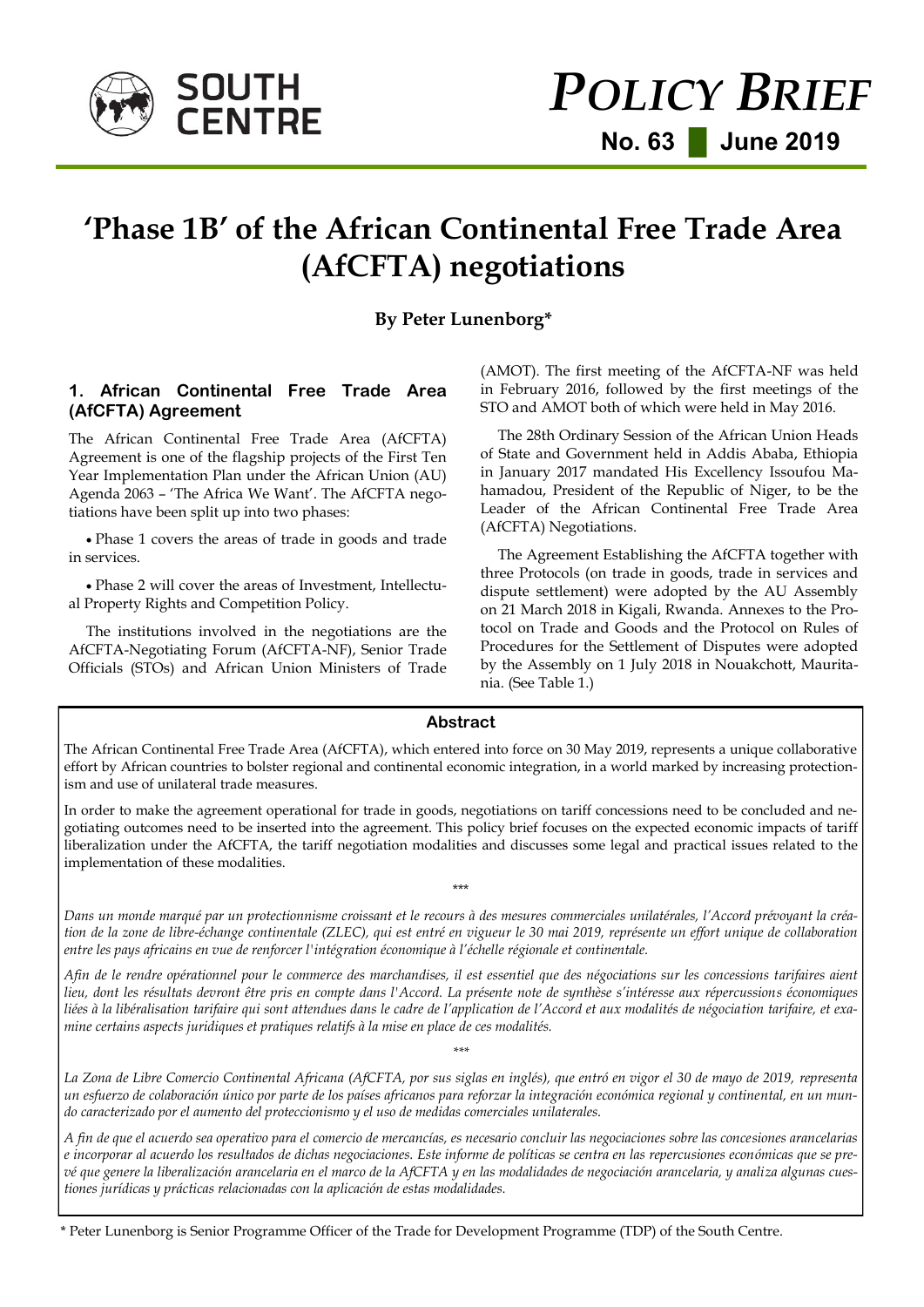| Agreement Establishing the African Continental Free Trade (AfCFTA) |                                                                   |                                                                                |                                                             |                                                     |
|--------------------------------------------------------------------|-------------------------------------------------------------------|--------------------------------------------------------------------------------|-------------------------------------------------------------|-----------------------------------------------------|
| Protocol on Trade in Goods                                         |                                                                   | Protocol on Rules and Proce-<br>dures for the Settlement of<br><b>Disputes</b> |                                                             | Protocol on Trade in Services                       |
| (Annex 1 on Schedules of Tariff<br>Concessions)*;                  |                                                                   | • Annex 1 on Working Pro-<br>cedures of the Panel;                             |                                                             | (Schedules of Specific<br>Commitments)*;            |
| Annex 2 on Rules of Origin';<br>Annex 3 on Customs Cooperation     |                                                                   | Annex 2 on Expert Re-<br>view;                                                 | $\bullet$                                                   | (Most Favoured Nation<br>(MFN) Exemptions)*;        |
| and Mutual Administrative Assis-<br>tance;                         | Annex 3 on Code of Con-<br>duct for Arbitrators and<br>Panelists. | $\bullet$                                                                      | (Air Transport Services)*;<br>(List of Priority Sectors)*"; |                                                     |
| Annex 4 on Trade Facilitation;<br>Annex 5 on Non-Tariff Barriers;  |                                                                   |                                                                                | $\bullet$                                                   | (Framework document on<br>Regulatory Cooperation)*. |
| Annex 6 on Technical Barriers to<br>Trade;                         |                                                                   |                                                                                |                                                             |                                                     |
| Annex 7 on Sanitary and Phytosani-<br>tary Measures;               |                                                                   |                                                                                |                                                             |                                                     |
| Annex 8 on Transit; and                                            |                                                                   |                                                                                |                                                             |                                                     |
| Annex 9 on Trade Remedies.                                         |                                                                   |                                                                                |                                                             |                                                     |

# **Table 1 – Outcome of Phase 1 negotiations**

<sup>i</sup>Annex 2 on Rules of Origin has four Appendices: Appendix I on AfCFTA Certificate of Origin, Appendix II on AfCFTA Origin Declaration, Appendix III on AfCFTA Supplier or Producer's Declaration and Appendix IV on AfCFTA Rules of Origin (to be inserted)

ii Agreement has been reached to focus initially on the following five (broad) service sectors: financial, telecommunication, transport, tourism, and business services.

#### \*To be inserted

*Source*: African Union Commission (AUC) presentation during Dedicated Session of Negotiating Forum, 18 March 2019

The AfCFTA Agreement stipulates that the AfCFTA enters into force 30 days after deposit of the 22<sup>nd</sup> deposit of the instrument of ratification. The AfCFTA entered into force on 30 May 2019 as the 22nd deposit took place on 29 April 2019.<sup>1</sup>

For its operationalization, agreement would need to be reached particularly in the following areas:

- Rules of origin
- Schedules of tariff concessions on trade in goods

 Annexes to the Protocol on Trade in Services, including the schedules of concessions on trade in services.

The focus of these 'Phase 1B' negotiations will be tariff negotiations. Section 2 of the paper explores available research on the expected economic impact of tariff liberalization under the AfCFTA. Section 3 explains the agreed tariff negotiation modalities. Section 4 raises some legal issues with the AfCFTA and Section 5 raises some specific issues with respect to the tariff negotiations. Section 6 provides a conclusion.

### **2. Expected economic impact of AfCFTA**

#### *2.1 Overall impact on Africa*

While the AfCFTA itself has been signed and is being

ratified by an increasing number of African countries, the Parties have yet to negotiate the tariff concessions under the AfCFTA. Therefore impacts can only be estimated on the basis of models. The most often used type is the socalled Computable General Equilibrium (CGE) model.

The CGE simulations that have been employed generally paint a rosy picture of the AfCFTA. Indicators such as gross domestic product (GDP), employment and intra-African trade would increase for the continent.

Some headline Africa-wide results include the following:

 GDP would grow by 0.66-0.97 percent and employment by 0.82-1.17 percent.<sup>2</sup>

• Real wages would increase, and increase more for 'unskilled' labourers (0.74 percent in agriculture, 0.8% in non-agricultural sectors) compared to 'skilled' labourers (0.54 percent).<sup>3</sup>

Growth in intra-African trade is estimated at 24 to 33 percent [\(Saygili et al., 2018\)](file:///I:/INNOVATION%20and%20ACCESS%20TO%20KNOWLEDGE%20PROGRAMME/PROGRAMME%20STAFF%20FOLDERS/Anna/Policy%20Briefs/SC%20Policy%20Brief%20%20Phase%201B%20of%20the%20AfCFTA%20negotiations%2021%20May%202019%20(edited)%20PL%20(3)%20CLEAN.docx#_ENREF_2#_ENREF_2). There appears to be consensus that the share of intra-African trade would not double within the next 10 years on account only of the AfCFTA, as wished by AU member States. This finding prompted [Mevel and Karingi \(2012\)](file:///I:/INNOVATION%20and%20ACCESS%20TO%20KNOWLEDGE%20PROGRAMME/PROGRAMME%20STAFF%20FOLDERS/Anna/Policy%20Briefs/SC%20Policy%20Brief%20%20Phase%201B%20of%20the%20AfCFTA%20negotiations%2021%20May%202019%20(edited)%20PL%20(3)%20CLEAN.docx#_ENREF_1#_ENREF_1) to argue for measures complementary to tariff elimination.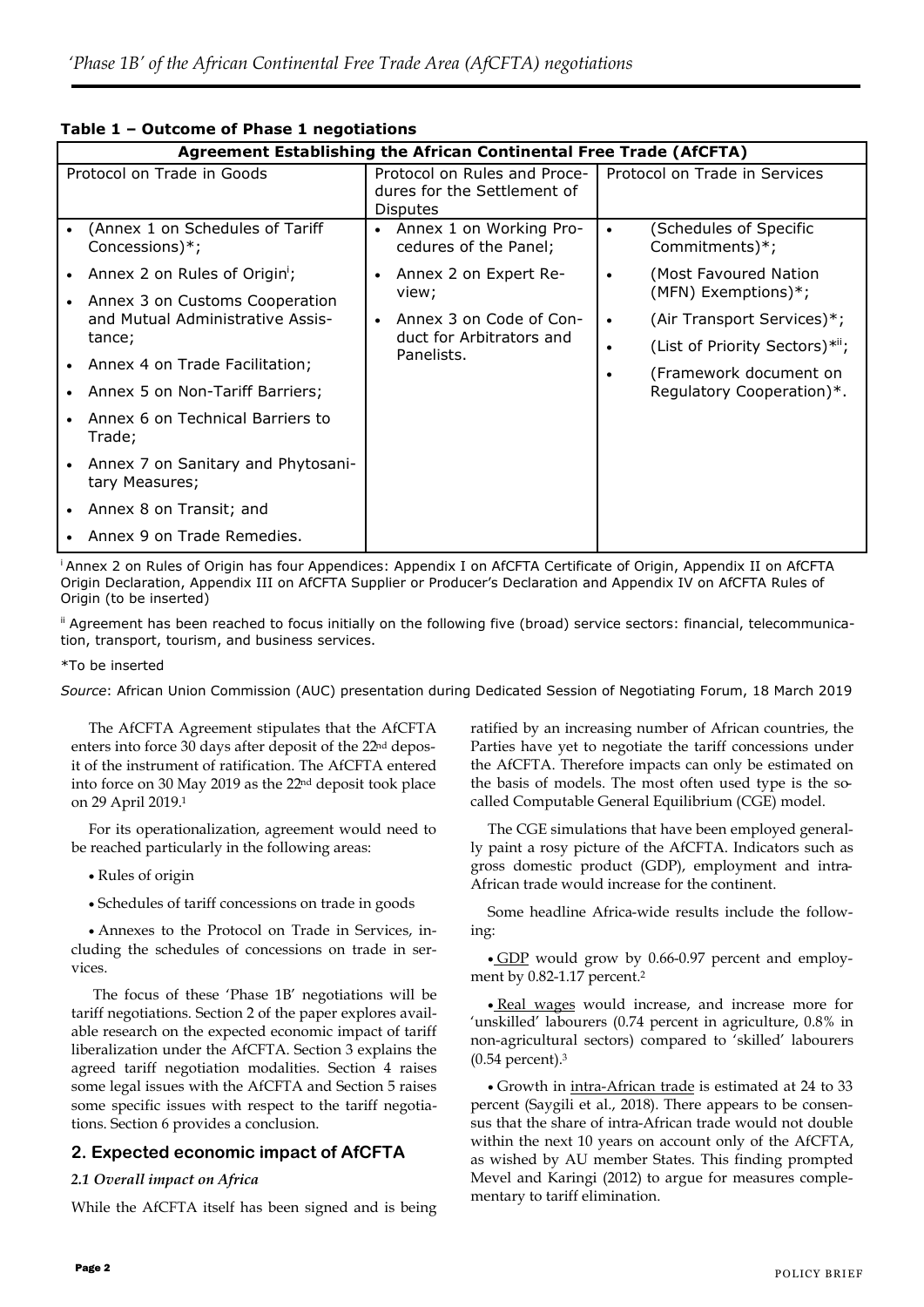The largest employment growth rates are found in the manufacturing industry followed by some services and agriculture subsectors [\(Saygili et al., 2018\)](file:///I:/INNOVATION%20and%20ACCESS%20TO%20KNOWLEDGE%20PROGRAMME/PROGRAMME%20STAFF%20FOLDERS/Anna/Policy%20Briefs/SC%20Policy%20Brief%20%20Phase%201B%20of%20the%20AfCFTA%20negotiations%2021%20May%202019%20(edited)%20PL%20(3)%20CLEAN.docx#_ENREF_2#_ENREF_2). As intra-African trade has a higher skill and technology content than Africa's trade with others, the AfCFTA can improve diversification, and the industrial product and technology content of AU member States' exports. In that context, liberalization of trade within the African continent has merits.

However, these headline figures for the whole of Africa mask the distributional impacts of tariff liberalization under AfCFTA between as well as within countries (in terms of sectors, income groups, gender). Some of these impacts might be mitigated by a carefully calibrated schedule of tariff concessions.

Such calibration might also involve the development of customized offers to different countries. Products might be sensitive if originating from certain countries, but not from others, depending on the (relative) competitiveness of producers in the concerned countries.

#### *2.2 Adjustment costs*

Studies point out that there are various short term losses, in particular tariff revenue losses. According to [Saygili et al. \(2018\)](file:///I:/INNOVATION%20and%20ACCESS%20TO%20KNOWLEDGE%20PROGRAMME/PROGRAMME%20STAFF%20FOLDERS/Anna/Policy%20Briefs/SC%20Policy%20Brief%20%20Phase%201B%20of%20the%20AfCFTA%20negotiations%2021%20May%202019%20(edited)%20PL%20(3)%20CLEAN.docx#_ENREF_2#_ENREF_2) Africa-wide tariff revenue loss would be equivalent to between 7.2 percent (free trade agreement (FTA) with 'Special Product Categorization') to 9.1 percent of current revenues (a 'full FTA').

The presumption is often that the long-term benefits are greater than the short-term losses and other adjustment costs. Table 2 below shows the various components of adjustment costs.

Trade liberalization can have a negative impact on labour in the short and medium term, especially if these sectors were protected. Labour mobility across sectors is limited in developing countries.<sup>4</sup> In other

**Table 2 - Components of adjustment costs**

#### **Graph 1 - Structure of Africa's exports to its internal market vs Rest of World (2015- 2017)**



*Source*: UNCTADStat ([http://unctadstat.unctad.org/\),](http://unctadstat.unctad.org/) Table 'Merchandise: Intra-trade and extra-trade of country groups by product, annual', using data from the years 2015 to 2017.

*Note*: SITC stands for Standard International Trade Classification.

words, tariff elimination under the AfCFTA might cause unemployment and lower wages in certain sectors and involve increased health care costs and costs for retraining. This may create social tensions and problems unless compensatory or 'flanking' measures are set in place.

Besides labour costs, other adjustment costs can include the lower utilization of productive assets and the need to make new investments in order to respond to new competitive conditions.

Many types of adjustment costs are difficult to model, among others due to the lack of data, and therefore the results of CGE simulations, especially for the long term, need to be interpreted with caution. As the famous British economist J.M. Keynes once wrote: "(the)…long run is a misleading guide to current affairs. In the long run we are all dead. Economists set themselves too easy, too useless a task, if in tempestuous seasons they can only tell us, that

| Private adjustment<br>costs         | Labour  | Unemployment<br>$\bullet$<br>Lower wage during transition<br>Obsolescence of skills<br>Costs for (re)training<br>Health care costs<br>Personal costs (e.g. mental suffering) |
|-------------------------------------|---------|------------------------------------------------------------------------------------------------------------------------------------------------------------------------------|
|                                     | Capital | Underutilized capital<br>$\bullet$<br>Obsolete machines or buildings<br>Transition cost of shifting capital to other activities<br>٠                                         |
| Public sector adjust-<br>ment costs |         | Lower tax revenue<br>Social safety net spending<br>٠<br>Implementation costs of trade reform                                                                                 |

*Source*: Adapted from Francois, Jansen, Peters, 'Trade, Adjustment Costs and Assistance: The labour market dynamics' (2011) at page 6.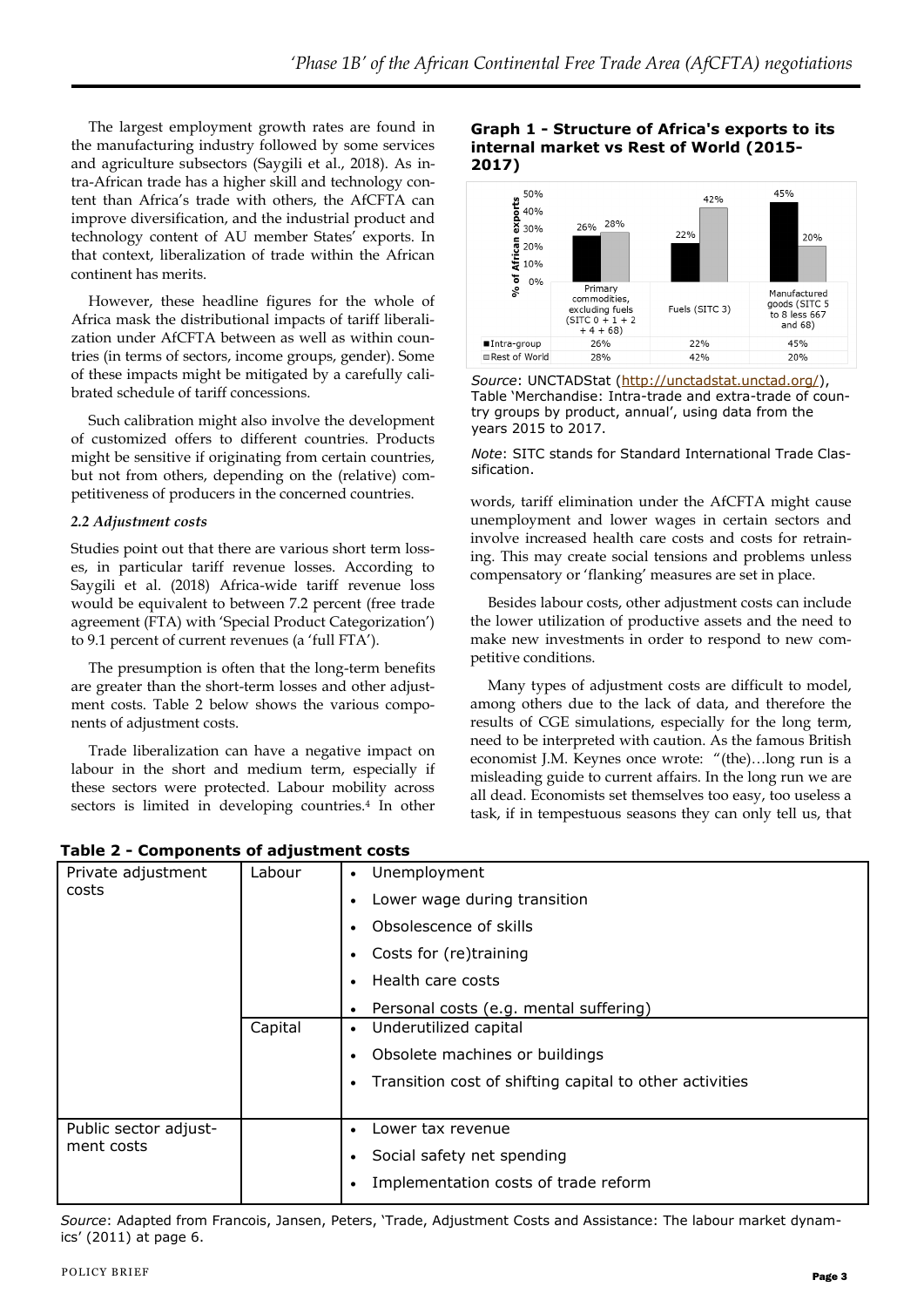when the storm is long past, the ocean is flat again."<sup>5</sup>

#### *2.3 AfCFTA adjustment/compensation facility*

While tariff elimination under the AfCFTA is expected to be generally positive and its negative impact muted due to relatively low levels of intra-African trade, any trade agreement generates distributional effects within countries and across countries. The AfCFTA will generate winners and losers.

It would be important to monitor the implementation of the agreement, and provide adjustment assistance and/or compensate countries that are the 'losers' from this process. Tariff revenue losses incurred by elimination of tariffs on imports from other African countries might not always be recouped, either through introduction of other taxes or increased economic activity. In such scenario, there is a case for a facility at the African level to compensate the 'losing' countries or help them adjust.

Within African Regional Economic Communities (RECs), broader regional integration support programmes have been implemented that go beyond compensation. Compensation to Rwanda and Burundi for the adoption of the East African Community (EAC) Customs Union and the Common External Tariff was implemented by the Common Market for Eastern and Southern Africa (COMESA) through the Regional Integration Support Mechanism (RISM) programme, which also supported infrastructure development and broader adjustment objectives. In CEMAC (Economic and Monetary Community of Central Africa), fiscal compensation is allocated 40% of funds from the *Fonds de Développement de la Communauté* (FODEC) while 60% is to target regional integration projects (including infrastructure). The Economic Community of West African States (ECOWAS) Regional Development Fund (ERDF) has been responsible for lending to support regional infrastructure projects as well as fiscal compensation.

# **3. The AfCFTA tariff negotiation modalities**

#### *3.1 Tariff negotiation modalities: the framework for negotiations*

Most elements of the Modalities for Tariff Liberalization were agreed by September 2017.<sup>6</sup> These modalities provide a framework for negotiations. The most important elements include the following:

 Negotiating parties - who will negotiate? Individual member States or customs unions.

 Categories of products. Countries should assign products to 3 product groups/lists: 'Non-Sensitive' products, 'Sensitive' products and the 'Exclusion List'. The difference between 'non-sensitive' and 'sensitive' products is a longer timeframe for implementation for 'sensitive' products. Least developed countries (LDCs) will enjoy a longer timeframe for implementation compared to non-LDCs, for sensitive as well as nonsensitive products.

 The size of the non-sensitive product list (in terms of tariff lines). The 'Non-Sensitive' product list will account for 90% of tariff lines.

 Timeframe for implementation. Tariffs on non-Sensitive Products to be eliminated after 5 years (non-LDCs) or 10 years (LDCs). Tariffs on Sensitive Products to be eliminated after 10 years (non-LDCs) or 13 years (LDCs). A group of countries ('Special Needs' or 'G7')<sup>7</sup> has additional flexibility to liberalize 85% of tariff lines in 10 years and the other 5% of tariff lines in 15 years, for Non-Sensitive Products.<sup>a</sup>

· Base rate. The basis for negotiations will be the MFN rate as of entry into force of the AfCFTA (i.e. 2019).

In December 2018, several outstanding elements were agreed:

• The size of the sensitive product list (in terms of tariff lines) – 7%

The size of exclusion list (in terms of tariff lines) – 3%

 Additional criteria to ensure that countries effectively liberalize and do not concentrate exclusions in tariff lines with imports, sometimes referred to as 'anti-concentration clause', or 'double qualification': the exclusion list cannot represent more than 10% of imports.

Table 3 provides a summary of the level of liberalization and timeframes for liberalization.

Several issues are ambiguous or need attention, in particular

To whom are offers made (see Section 5.1 below)

• The treatment of LDCs in customs unions. According to the modalities, LDCs and non-LDCs have different timeframes for implementation but in a customs union both LDCs and non-LDCs in that customs union must apply the same timeframes for implementation, if a common external tariff is to be maintained (see Section 5.2 below).

#### *3.2 Liberalisation under AfCFTA modalities in comparison with other trade agreements between developing countries*

According to the agreed modalities, tariff agreements between African countries under the AfCFTA will eventually liberalize at least 97% tariff lines and 90% of imports at the end of their implementation period. In other words, duties will remain on maximum 3% of tariff lines and 10% of imports.

How does this level of liberalization compare with other trade agreements between developing countries? To answer this question, data is compiled from the factual presentations of FTAs between developing countries that are notified to the World Trade Organization (WTO). Each factual presentation usually contains a subsection called "Liberalization of trade and tariff lines" (in the section 'Provisions on trade in goods').

In order to arrive at a good benchmark, only FTAs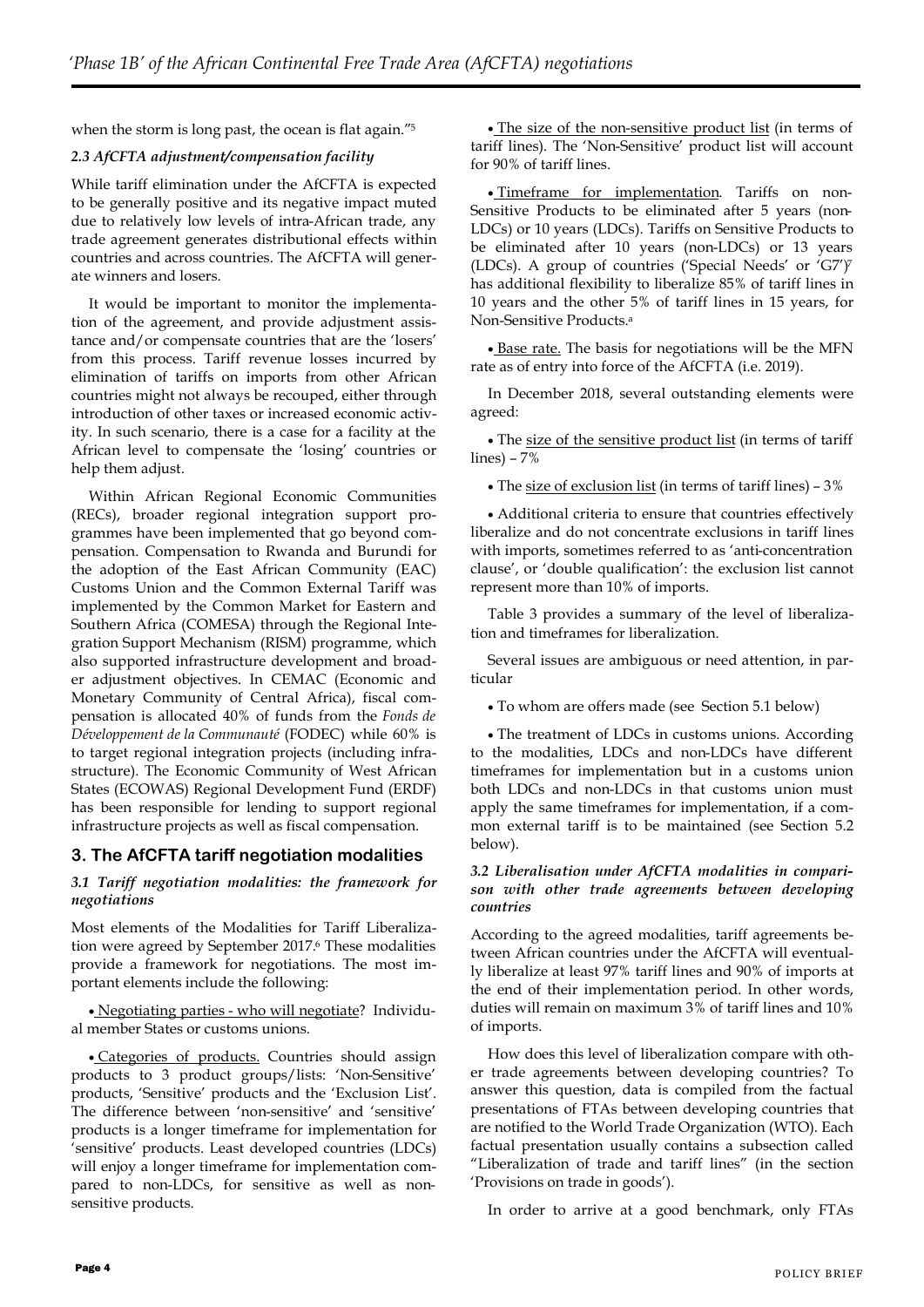| <b>Product Group</b>                    | <b>Level of Ambition</b>                             | <b>Timeframe for Implementation</b>                                                                                                                                                                                     |             |                                                                                                 |
|-----------------------------------------|------------------------------------------------------|-------------------------------------------------------------------------------------------------------------------------------------------------------------------------------------------------------------------------|-------------|-------------------------------------------------------------------------------------------------|
|                                         | for all State Parties                                | <b>Non-LDCs</b>                                                                                                                                                                                                         | <b>LDCs</b> | Special Needs/G-7 <sup>a</sup>                                                                  |
| <b>Non-Sensitive</b><br><b>Products</b> | Not less than 90 per-<br>cent of tariff lines        | 5 years                                                                                                                                                                                                                 | 10 years    | 10 years for 85 per cent of tariff<br>lines;                                                    |
|                                         |                                                      |                                                                                                                                                                                                                         |             | 15 years for additional 5 percent<br>of tariff lines (may be phased<br>from year 11 to year 15) |
| <b>Sensitive Prod-</b>                  | Not more than 7 per-                                 | 10 years<br>13 years<br>13 years<br>Liberalisation of sensitive products may commence in year 6, or<br>earlier for those State Parties willing to do so.                                                                |             |                                                                                                 |
| ucts                                    | cent of tariff lines                                 |                                                                                                                                                                                                                         |             |                                                                                                 |
| <b>Exclusion List</b>                   | Not more than 3 percent of tariff lines <sup>8</sup> |                                                                                                                                                                                                                         |             |                                                                                                 |
|                                         |                                                      | Exclusion list shall at maximum constitute 10 percent of the value of imports from other<br>African countries based on a 3-year reference period (2014-2016 or 2015-2017).<br>Subject to a review process after 5 years |             |                                                                                                 |

**Table 3 – AfCFTA tariff negotiation modalities: Level of liberalization and timeframes for implementation**

*Note:* <sup>a</sup> At moment of publication, the G-7 flexibility has not been fully resolved and might be subject to change.

which entered into force in 2007 or later are considered for analysis. Also, all parties to the FTA must be developing countries. In the compilation, FTAs with Organisation for Economic Co-operation and Development (OECD) countries (including Chile, Mexico, Korea), Chinese Taipei, Hong Kong and Singapore are not considered. Some exceptions were made, such as the Association of Southeast Asian Nations (ASEAN)-India FTA (which includes Singapore) and the Mexico-Central America FTA.

Both agreements notified under Article XXIV of the General Agreement on Tariffs and Trade (GATT) as well as the Enabling Clause were included in the compilation. The Enabling Clause has less strict requirements, among others, as it does not require tariff liberalization to take place for 'substantially all trade'. With respect to the AfCFTA, there has been agreement that it should comply with Article XXIV.<sup>9</sup>

### **Results**

The results show that the share of tariff lines that remains dutiable is higher for agreements notified under the Enabling Clause compared to those under Article XXIV. (See Table 4.) For Enabling Clause Agreements, the share is on average 31.5% (i.e. 68.5% liberalization) but around 21% (i.e. 79% liberalization) for the most recent agreements with a factual presentation prepared by the WTO Secretariat (in 2010 and 2011).

Turning to FTAs notified to WTO under Article XXIV GATT, the share of tariff lines that remains dutiable is on average 6.6% for the analyzed agreements. In more recent years this share is lower (2.2%, 5.5%). In other words, an average Article XXIV-notified developing country FTA that entered into force in 2007 or later liberalizes 93.4% of

| Year of entry into force    | <b>Developing country FTAs</b><br>notified to WTO under<br><b>Enabling Clause</b> | <b>Developing country</b><br><b>FTAs notified to</b><br><b>WTO under Article</b><br><b>XXIV GATT</b> | All developing<br>country FTAs noti-<br>fied to WTO |
|-----------------------------|-----------------------------------------------------------------------------------|------------------------------------------------------------------------------------------------------|-----------------------------------------------------|
| 2007                        | 18                                                                                |                                                                                                      | 18                                                  |
| 2008                        | 40.2                                                                              |                                                                                                      | 40.2                                                |
| 2009                        | 88.3                                                                              | 14.3                                                                                                 | 43.9                                                |
| 2010                        | 21.2                                                                              | 6.8                                                                                                  | 19.9                                                |
| 2011                        | 21                                                                                | 10.4                                                                                                 | 13.9                                                |
| 2012                        |                                                                                   | 2.2                                                                                                  | 2.2                                                 |
| 2013                        |                                                                                   | 5.5                                                                                                  | 5.5                                                 |
| 2015                        |                                                                                   | 3.3                                                                                                  | 3.3                                                 |
| 2016                        |                                                                                   | 4.8                                                                                                  | 4.8                                                 |
| <b>Average for all FTAs</b> | 31.5                                                                              | 6.6                                                                                                  | 19.1                                                |

**Table 4 - Developing country FTAs - Share of tariff lines that remain dutiable (%)**

*Source*: compiled on the basis of WTO Factual Presentations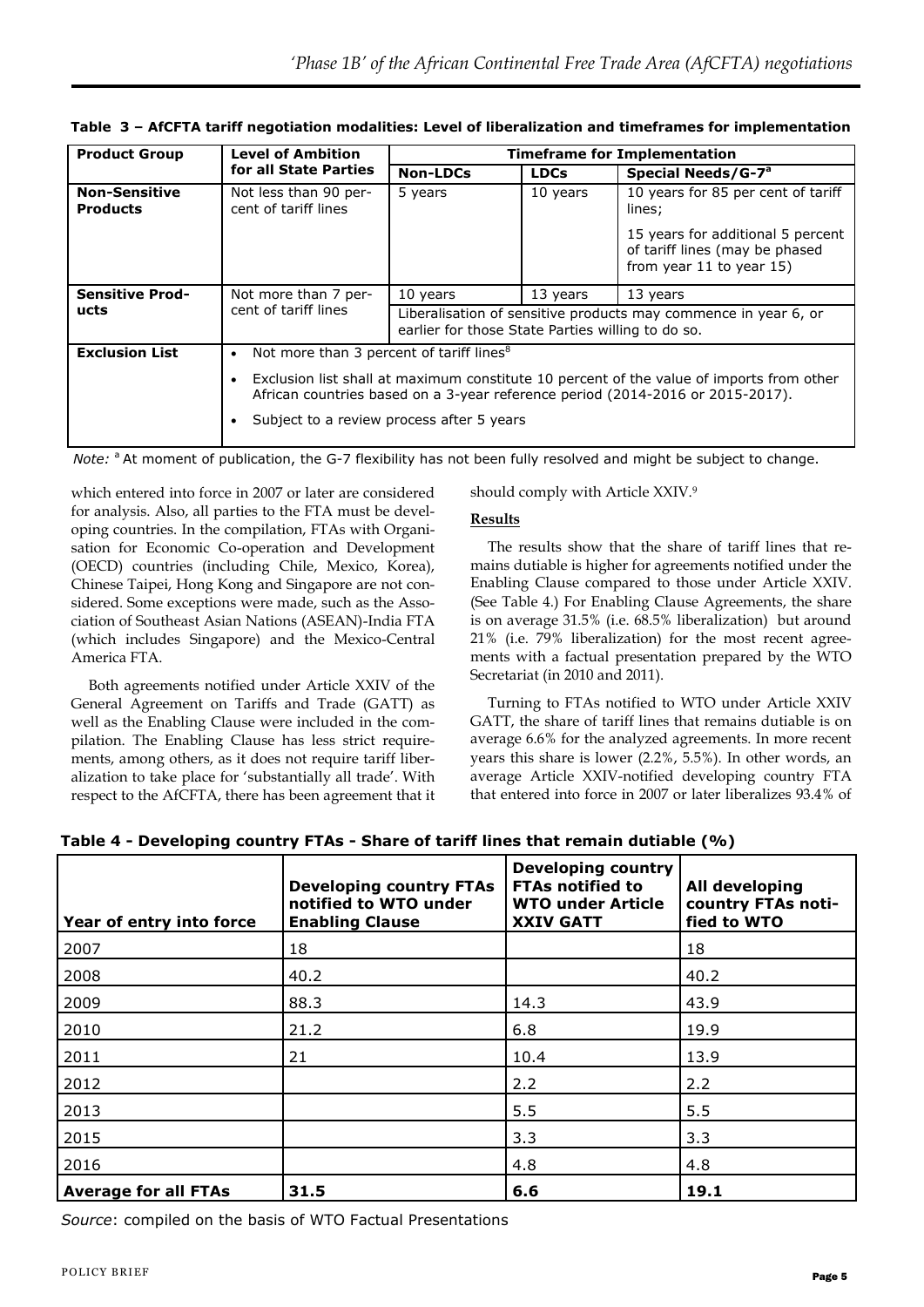| Year of entry into force    | <b>Developing country FTAs</b><br>notified to WTO under<br><b>Enabling Clause</b> | Developing coun-<br>try FTAs notified to<br><b>WTO under Article</b> | All developing<br>country FTAs noti-<br>fied to WTO |
|-----------------------------|-----------------------------------------------------------------------------------|----------------------------------------------------------------------|-----------------------------------------------------|
| 2007                        | 8.8                                                                               |                                                                      | 8.8                                                 |
| 2008                        | 50.4                                                                              |                                                                      | 50.4                                                |
| 2009                        | 61.8                                                                              | 18.1                                                                 | 35.6                                                |
| 2010                        | 22.4                                                                              | 5                                                                    | 20.8                                                |
| 2011                        | 30.7                                                                              | 7.8                                                                  | 15.4                                                |
| 2012                        |                                                                                   | 4.3                                                                  | 4.3                                                 |
| 2013                        |                                                                                   | 7.8                                                                  | 7.8                                                 |
| 2015                        |                                                                                   | 16.8                                                                 | 16.8                                                |
| 2016                        |                                                                                   | 13.4                                                                 | 13.4                                                |
| <b>Average for all FTAs</b> | 25.3                                                                              | 12.1                                                                 | 18.7                                                |

**Table 5 - Developing country FTAs - Share of imports (value) that remain dutiable (%)**

*Source*: compiled on the basis of WTO Factual Presentations

tariff lines. For more recent FTAs, i.e. those that entered into force 2012 or later this percentage is even higher (95-97%).

The share of imports (value) that remains dutiable for an average developing country FTA notified under Article XXIV is 12.1%, i.e. a liberalization of around 88% in terms of value. In contrast to liberalization in terms of tariff lines (the number of different goods for which tariffs are eliminated), there is no obvious downward trend in the liberalization as measured in terms of value. (See Table 5.)

In conclusion, based on the levels of liberalization of implemented developing country FTAs, the AfCFTA tariff modalities are quite ambitious.

# **4. Some legal issues with the AfCFTA**

### *4.1 Relationship between AfCFTA and African regional trade agreements*

Article 19 of the Agreement establishing the AfCFTA regulates the relationship with the RECs:

# **Article 19**

#### **Conflict and Inconsistency with Regional Agreements**

In the event of any conflict and inconsistency between this Agreement and any regional agreement, this Agreement shall prevail to the extent of the specific inconsistency, except as otherwise provided in this Agreement.

Notwithstanding the provisions of Paragraph 1 of this Article, State Parties that are members of other regional economic communities, regional trading arrangements and custom unions, which have attained among themselves higher levels of regional integration than under this Agreement, shall maintain such higher levels among themselves.

**Graph 2 – Tariff liberalisation under AfCFTA tariff modalities and developing country FTAs (%)**



The implication of the first paragraph is that, in case of inconsistencies, the provisions of the AfCFTA will apply. Nevertheless, the second paragraph provides for an exemption from this general rule in cases of 'higher levels of regional integration' for members of 'regional economic communities, regional trading arrangements and custom unions'.

How would this function in the area of tariffs? It would mean that a tariff eliminated for a product under an existing agreement will apply regardless of what is agreed in the AfCFTA tariff negotiations. This also includes the associated phase out periods (see Table 6).

In order to reduce complexity, there are several choices. The first option would be to only provide tariff concessions under AfCFTA for countries with whom no existing preferential arrangement exists. The second option would be to integrate the preferences under existing agreements into the AfCFTA. In the second option, a country could effectively be liberalizing more than what is required under the modalities, as it would have to provide preferences under AfCFTA as well as tariff concessions under existing agreements not included in AfCFTA. It is therefore expected that African countries/customs unions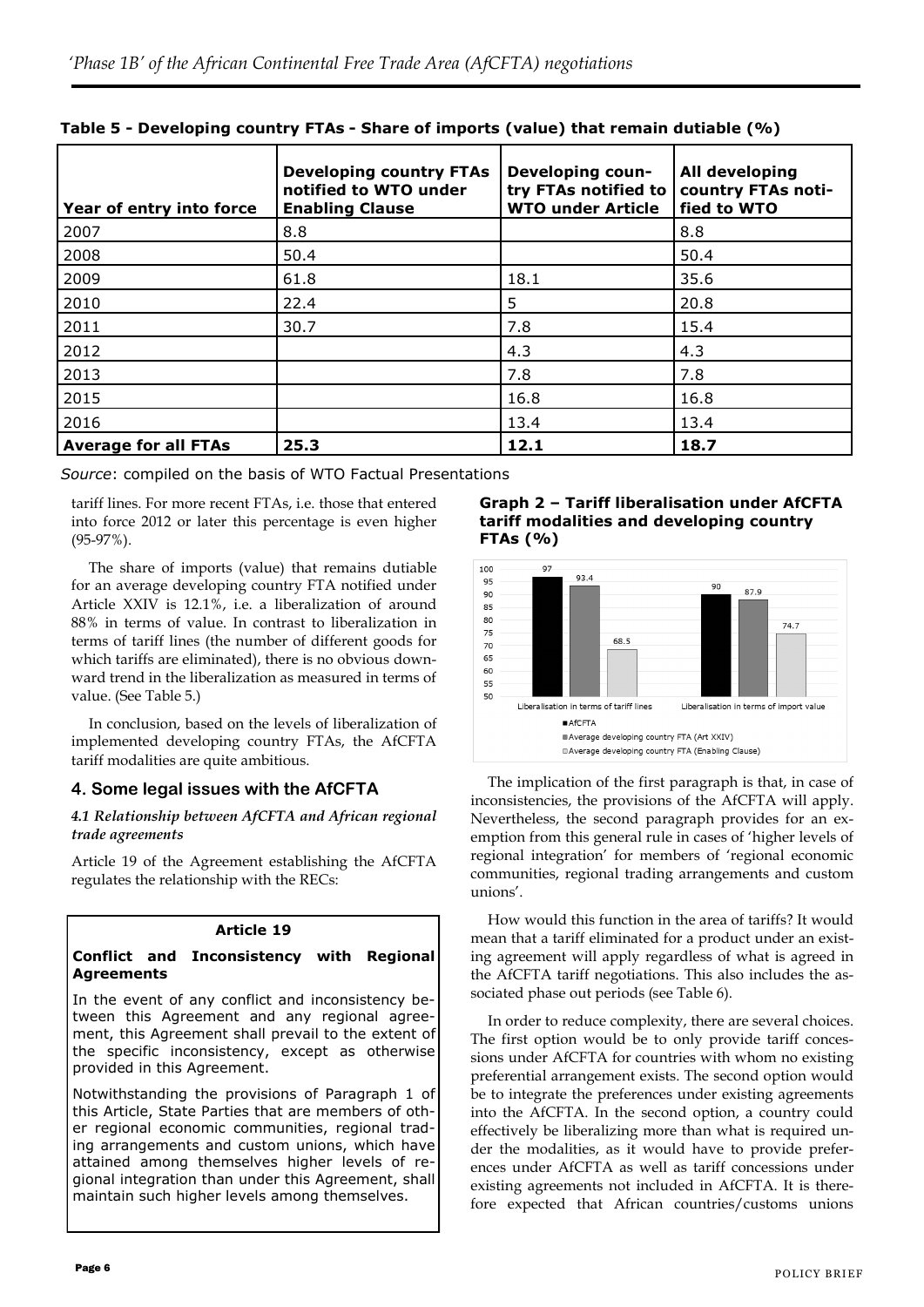| Tariff line liberalized under ex-<br>isting agreement between Par-<br>ties | <b>Tariff line liberal-</b><br>ized under AfCFTA | <b>Applicable tariff?</b>                                                                                                                                                           |
|----------------------------------------------------------------------------|--------------------------------------------------|-------------------------------------------------------------------------------------------------------------------------------------------------------------------------------------|
| Yes                                                                        | Yes                                              | As per AfCFTA, with transition period as<br>per existing agreement (otherwise the<br>AfCFTA would be method to delay imple-<br>mentation of already agreed tariff con-<br>cessions) |
| Yes                                                                        | No.                                              | As per existing agreement for existing<br>agreement between Parties. For other<br>African countries, MFN tariff applies.                                                            |
| No                                                                         | No.                                              | MFN tariff                                                                                                                                                                          |
| No                                                                         | Yes                                              | As per AfCFTA                                                                                                                                                                       |

**Table 6 - Applicable tariffs under existing agreements and AfCFTA**

would initially make offers to countries outside existing preferential arrangements.

#### *4.2 Most Favoured Nation treatment*

Article 37 of the Treaty establishing the African Economic Community, also referred to as the Abuja Treaty<sup>10</sup> provides that

i) The best treatment provided to an African country should be accorded to all African countries

ii) If African countries provide a tariff preference to a non-African country, such tariff preference must be provided to all African countries:

### **Article 37 - Most Favoured Nation Treatment**

1. Member States shall accord one another, in relation to intra-community trade, the most-favourednation treatment. In no case shall tariff concessions granted to a third State pursuant to an agreement with a Member State be more favourable than those applicable pursuant of this Treaty.

2. The text of the agreements referred to in paragraph 1 of this Article shall be forwarded by the Member States parties thereto, through the Secretary-General, to all the other Member States for their

information.

3. No agreement between a Member State and a third State, under which tariff concessions are granted, shall be incompatible with the obligations arising out of this Treaty.

This legal commitment was also incorporated as one of the principles for the AfCFTA negotiations under MFN treatment, agreed by Ministers in 201611:

"Member States shall accord one another, in relation to intra-community trade, the most favoured nation treatment. Any more favourable trade concession accorded to third parties shall be granted to other Member States."

Strict application of this rule would be difficult for various countries. For instance, Tunisia and Egypt have liberalized all their imports from Jordan, a third/non-African country (see Table 7). This implies that according to Article 37.1 of the Abuja Treaty, Egypt and Tunisia must give duty free access to imports from all African countries, without requiring reciprocity from these countries.

Against this backdrop, the Agreement establishing the AfCFTA contains an article titled 'Continental Preferences' which essentially reduced the legal commitment contained in Article 37.1 of the Abuja Treaty:

# **Table 7 - Share of tariff lines and imports that remain dutiable for the 3 African countries party to the Agadir Agreement**

| Country | <b>Partner (Country where imports</b><br>originate) | <b>Share of tariff lines that</b><br>remain dutiable (%) | <b>Share of imports</b><br>(value) that re-<br>mains dutiable<br>(%) |
|---------|-----------------------------------------------------|----------------------------------------------------------|----------------------------------------------------------------------|
| Tunisia | Egypt                                               | 0                                                        | 0                                                                    |
| Tunisia | Jordan                                              | 0                                                        | 0                                                                    |
| Tunisia | Morocco                                             | 0                                                        | 0                                                                    |
| Morocco | Tunisia                                             | 8.7                                                      | 2.7                                                                  |
| Morocco | Jordan                                              | 8.7                                                      | 2.2                                                                  |
| Morocco | Egypt                                               | 8.7                                                      | 2.4                                                                  |
| Egypt   | Jordan                                              | 0                                                        | 0                                                                    |
| Egypt   | Morocco                                             | 0                                                        | 0                                                                    |
| Egypt   | Tunisia                                             | 0                                                        | 0                                                                    |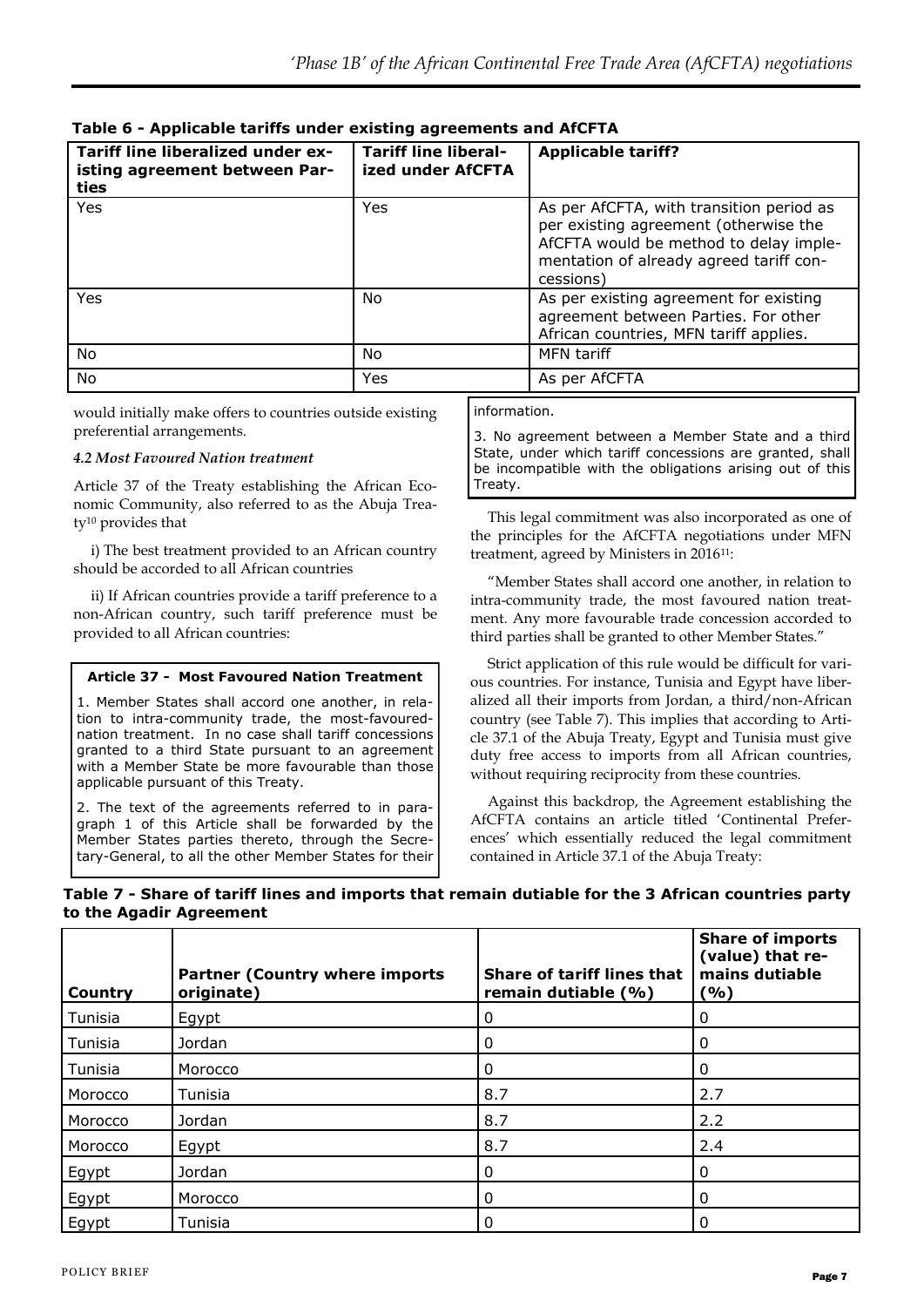# **Article 18 of AfCFTA Agreement - Continental Preferences**

1. Following the entry into force of this Agreement, State Parties shall, when implementing this Agreement, accord each other, on a reciprocal basis, preferences that are no less favourable than those given to Third Parties.

2. A State Party shall afford opportunity to other State Parties to negotiate preferences granted to Third Parties prior to entry into force of this Agreement and such preferences shall be on a reciprocal basis. In the case where a State Party is interested in the preferences in this paragraph, the State Party shall afford opportunity to other State Parties to negotiate on a reciprocal basis, taking into account levels of development of State Parties.

3. This Agreement shall not nullify, modify or revoke rights and obligations under pre-existing trade agreements that State Parties have with Third Parties.

The implications of Article 18 appear to be the following:

 No obligation to accord the most favourable treatment given to one African country to other African countries. Article 18 applies to preferences extended to third parties.

 The MFN clause only applies to future trade agreements between African and non-African countries. This means for instance that the MFN commitment does not apply to the Agadir Agreement.<sup>12</sup> However, it would apply to countries that are party to an Economic Partnership Agreement (EPA) with the European Union (EU) that will enter into force after the AfCFTA enters into force.

 The extension of preferences is not automatic but subject to reciprocity. This means that another African country can only claim a preference if it gives something in exchange. In a way this inhibits other African countries to benefit from preferences given by an African country to a non-African country. In this context, the 32nd Ordinary Summit of January 2019 "decided that Member States wishing to enter into partnerships with third parties should inform the Assembly with assurance that those efforts will not undermine the African Union vision of creating one African market".<sup>13</sup>

In conclusion, in the area of AfCFTA tariff negotiations where parties liberalize on a reciprocal basis, Article 18 could be of some use for some African countries negotiating with other African countries that have (future) agreements with non-African countries, as it gives the former more leverage in demanding the liberalization of certain tariff lines.

#### *4.3 Making schedules of concessions an integral part of the AfCFTA*

Article 7 of the AfCFTA, 'Schedules of Tariff Concessions' stipulates that "each State Party shall apply preferential tariffs to imports from other State Parties in accordance with its Schedule of Tariff Concessions contained in Annex 1 to this Protocol and in conformity with the adopted tariff modalities."

Pursuant to Annex 1 (paragraph 2), "the Schedules of Tariff Concessions shall, once adopted by the Assembly, be appended to this Annex and shall apply to trade among State Parties upon the entry into force of the Agreement in accordance with Article 23 of the Agreement."

The current text implies that tariff concessions would be effective immediately upon adoption by the Assembly once the Agreement establishing the AfCFTA enters into force. In other words, agreed tariff concessions do not to need to undergo a new ratification procedure for them to have legal effect. While this appears expedient, in reality the parliaments in several African countries would probably want to scrutinize agreed tariff concessions, as this is considered the 'meat' of the agreement, as far as it concerns trade in goods.

Furthermore, the current text appears to imply that the adoption of the Schedules of Tariff Concessions is a onetime event. In reality, it would be a challenge to gather all tariff concessions in a big package for adoption by the Assembly, and it would be more probable that the results may take place in steps.

### *4.4 Rules of Origin*

With respect to rules of origin, the outstanding issues, i.e. the issues on which negotiations are yet to be concluded, are listed in Article 42.1 ('Transitional Arrangements') of Annex 2 on Rules of Origin. This includes the substantive rules of origin, as well as various other issues such as treatment of products from Special Economic Zones. Rules of origin will be used to determine the applicability of preferential tariff treatment under the AfCFTA and are also important for the application of trade remedies. The Rules of Origin procedures have been agreed, such as the documentation that need to be submitted to prove origin.

In the absence of agreed substantive rules of origin under the AfCFTA, Article 42.3 stipulates that "Pending the adoption of the outstanding provisions, State Parties agree that the Rules of Origin in existing trade regimes shall be applicable."

This provision appears to safeguard the status quo. At present, a country or customs union might apply different rules of origin depending on the declarations by the importer:

Non-preferential rules of origin (for MFN imports)

 Rules of origin under regional or bilateral African trade agreements such as the Southern African Development Community (SADC), COMESA, EAC, ECOWAS, or the Morocco-Tunisia FTA.

 Rules of origin under FTAs with non-African countries, such as the Eastern and Southern Africa (ESA)-EU EPA.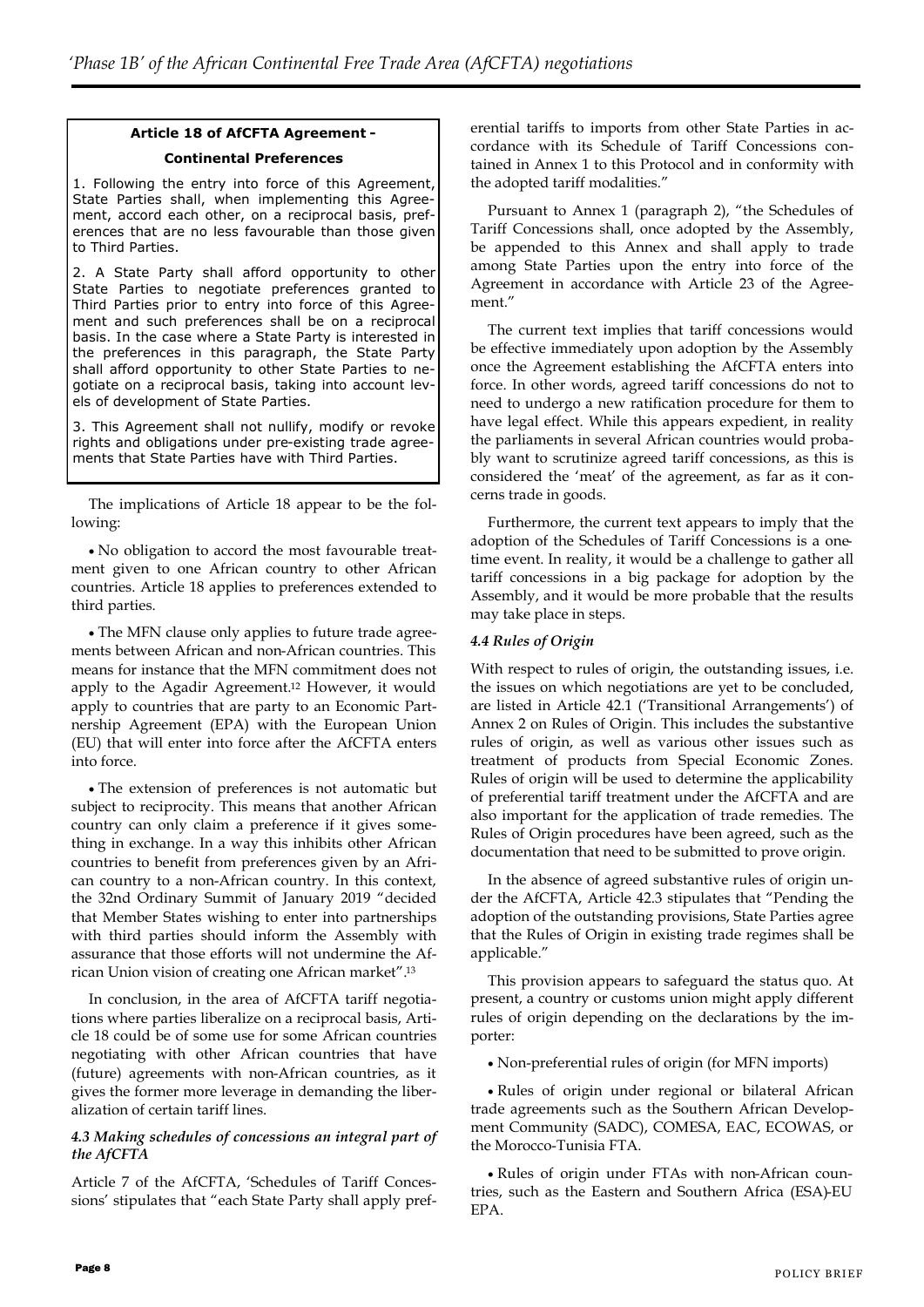At present, the AfCFTA has agreed rules of origin procedures. Once the AfCFTA enters into force, this implies that countries that have ratified the AfCFTA are legally required to make available the following documents for usage by traders: AfCFTA Certificate of Origin (Appendix I), AfCFTA Origin Declaration (Appendix II) and AfCFTA Supplier or Producer's Declaration (Appendix III).

AfCFTA Certificates of Origin shall be issued by a Designated Competent Authority of the exporting State Party on application having been made in writing by the Exporter or, under the Exporter's responsibility, by his authorised representative (Article 19.1 of Annex 2 on Rules of Origin). The AfCFTA Origin Declaration (Appendix II) can be used by 'approved exporters' (as per Article 20) as well as 'any Exporter for any Consignment consisting of one or more packages containing originating Products whose total value does not exceed five thousand US dollars (USD5,000)'. The Origin Declaration is considered a trade-facilitative instrument compared with a Certificate of Origin as it involves lower resource requirements for exporters.

The agreed rules of origin procedures in conjunction with the Transitional Arrangements (in particular Article 42.3, 'Pending the adoption of the outstanding provisions, State Parties agree that the Rules of Origin in existing trade regimes shall be applicable') raise some questions such as:

 For consignments of up to USD 5,000, could exporters from African countries dispense with providing a Certificate of Origin to customs authorities (if that was previously required) and instead fill in the Origin Declaration?

 Could a trader claim applicability of rules of origin contained in an existing FTA that are better than the non-preferential rules of origin? E.g could an importer in Egypt claim applicability of the COMESA rules of origin to products coming from South Africa (not part of COMESA), since COMESA is an 'existing trade regime' of Egypt?

After conclusion of negotiations on the substantive rules of origin, they would be added to Appendix IV ('AfCFTA Rules of Origin') of Annex 2 on Rules of Origin to the Agreement establishing the AfCFTA. How and when would these rules of origin be made legally effective? According to general rules in Articles 28 and 29, the Agreement establishing the AfCFTA is subject to quinquennial reviews which would result in recommendations for amendments, to be adopted by consensus by State Parties. Adopted amendments will enter into force after ratifications by at least 22 State Parties (Article 23 of the Agreement establishing the AfCFTA).

With respect to outstanding issues on rules of origin, State Parties opted for a faster approach, instead of waiting for the next 5 year interval in 2024. Article 42.2 states that "the outstanding provisions referred to in

paragraph 1 of this Article shall, upon adoption by the Assembly, form an integral part of this Annex." Yet, this specific rule is silent on when the result of negotiations on the substantive rules of origin and other outstanding issues would enter into force, i.e. when it would be legally binding on the State Parties. This seems to the imply that ratification of the results on the outstanding issues on rules of origin is not needed, as ratification of the initial text covers also whatever is the negotiated outcome in this area.

# **5. Tariff negotiations**

The January 2019 AU Summit requested the African Union Ministers responsible for trade to submit the Schedules of Tariff Concessions in line with agreed modalities to the July 2019 summit.<sup>14</sup>

While the end point is clear there are some remaining questions before the achievement of the final objectives. Implementation of the modalities could involve many bilateral tariff negotiations, implying that it could take more time to finalize the tariff schedules.

#### *5.1 Negotiating partners – who will make and receive offers?*

The tariff modalities state the following about the negotiating parties: <sup>15</sup>

"*10. Member States participating in RECs that are not Customs Unions at the regional level shall negotiate tariff liberalisation with other Member States as individual States.*

*11. Member States that belong to a Customs Union shall negotiate collectively."*

The operational customs unions on the African continent include the Economic Community of West African States (ECOWAS), the East African Community (EAC) and the Southern African Customs Union (SACU). The Economic Community of Central African States (ECCAS-CEEAC), one of the eight Regional Economic Communities (RECs) designated by the African Union as pillars for the implementation of the African Economic Community is in the process of establishing a common external tariff, which is a prerequisite for tabling a common offer. The Economic and Monetary Community of Central Africa (CEMAC), a subset of six countries within ECCAS, has not yet pronounced itself whether its member States will negotiate collectively or as individual member states. All the other countries would have to negotiate individually.

If this is to be executed to the letter, the number of negotiations will be enormous. In a scenario where ECO-WAS, EAC and SACU negotiate collectively and all the other countries (29) negotiate individually, the implementation of the modalities would involve 496 tariff negotiations. If CEMAC as a 6-country grouping would negotiate collectively the number would drop to 351 tariff negotiations, which is still a very high number (see Tables 8.1 and 8.2).

In reality, there would be a lower number of tariff negotiations because of the following: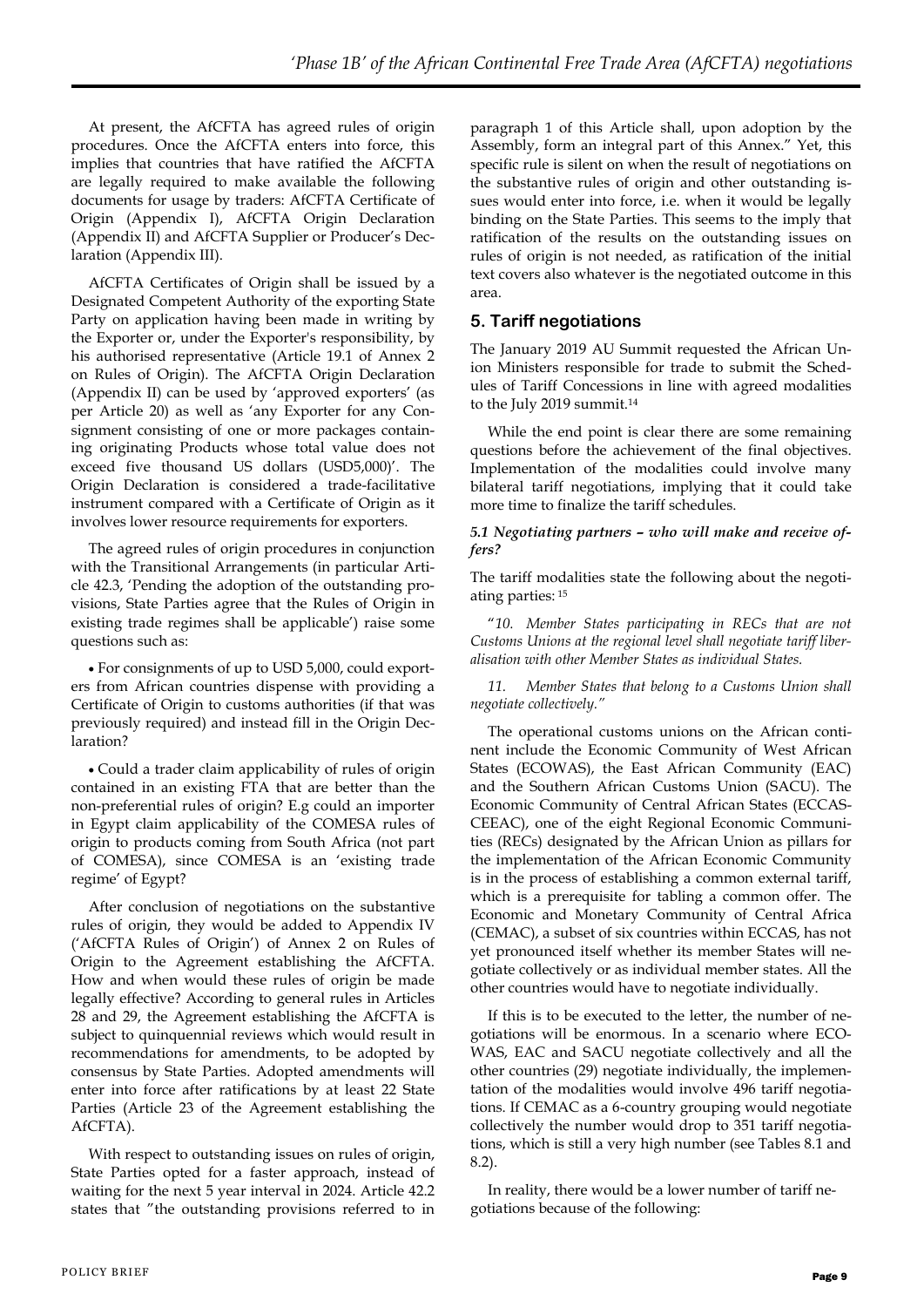# **Table 8—Number of tariff negotiations (permutations)**

### **Table 8.1—Scenario 1: ECOWAS, EAC and SACU negotiate collectively, the rest individually**

| <b>Entity</b>                                    | <b>Number of States</b> |
|--------------------------------------------------|-------------------------|
| Africa                                           | 55                      |
| <b>ECOWAS</b>                                    | 15                      |
| EAC                                              | -6                      |
| <b>SACU</b>                                      | 5                       |
| Subtotal                                         | 26                      |
| Other countries negotiating as individual States | 29 (55-26)              |

| Number of ne- | Between customs unions and member states $-3 \times 29 = 87$ |
|---------------|--------------------------------------------------------------|
| gotiations    | Between member states - $(29 \times 28)/2 = 406$             |
|               | • Between customs unions $-$ (3 x 2)/2 = 3                   |
|               | Total number of negotiations = $87 + 406 + 3 = 496$          |

*Note*: The total number of links is equal to 55 x 54 (2,970), but a bilateral negotiation has 2 parties. So if all African countries would negotiate individually, the maximum number of negotiations would be 55 x 54 / 2 = 1,485.

#### **Table 8.2—Scenario 2: ECOWAS, EAC, SACU and CEMAC negotiate collectively, the rest individually**

| <b>Entity</b>                                         |  | <b>Number of States</b>                                      |
|-------------------------------------------------------|--|--------------------------------------------------------------|
| Africa                                                |  | 55                                                           |
| <b>ECOWAS</b>                                         |  | 15                                                           |
| <b>EAC</b>                                            |  | 6                                                            |
| <b>SACU</b>                                           |  | 5                                                            |
| CEMAC (not certain)                                   |  | 6                                                            |
| Subtotal                                              |  | 32                                                           |
| Other countries negotiating as individ-<br>ual States |  | 23                                                           |
| Number of ne-                                         |  | Between customs unions and member states $-4 \times 23 = 92$ |
| gotiations                                            |  | Between member states - $(23x22)/2 = 253$                    |
|                                                       |  | Between customs unions - $(4 \times 3)/2 = 6$                |
|                                                       |  | Total number of negotiations = $92 + 253 + 6 = 351$          |

 Countries or customs union might decide not to make offers to countries with whom they already have a preferential trade agreement. For instance, EAC and Egypt are already negotiating tariff preferences under the umbrella of the Tripartite FTA. Tunisia and Morocco already have an existing FTA.

 Countries might consider to make common offers (for instance in Central Africa) or to align with an offer of another country or customs union (possibly Mauritania with ECOWAS).

#### *5.2 The treatment of LDCs in customs unions*

According to the modalities, LDCs and non-LDCs have different timeframes for implementation but in a customs union both LDCs and non-LDCs in that customs union must apply the same timeframes for implementation, if a common external tariff is to be maintained.

The main options that have been discussed at various occasions by negotiators for customs unions with LDCs are:

A. Apply the shorter timeframe for implementation (5 years for 'Non-Sensitive' Products) applicable to non-LDCs under the AfCFTA tariff negotiation modalities to all countries which are part of the customs union.

B. Apply the longer timeframe for implementation applicable to LDCs (10 years for 'Non-Sensitive' Products) to all countries which are part of the customs union.

C. Apply a timeframe for implementation somewhere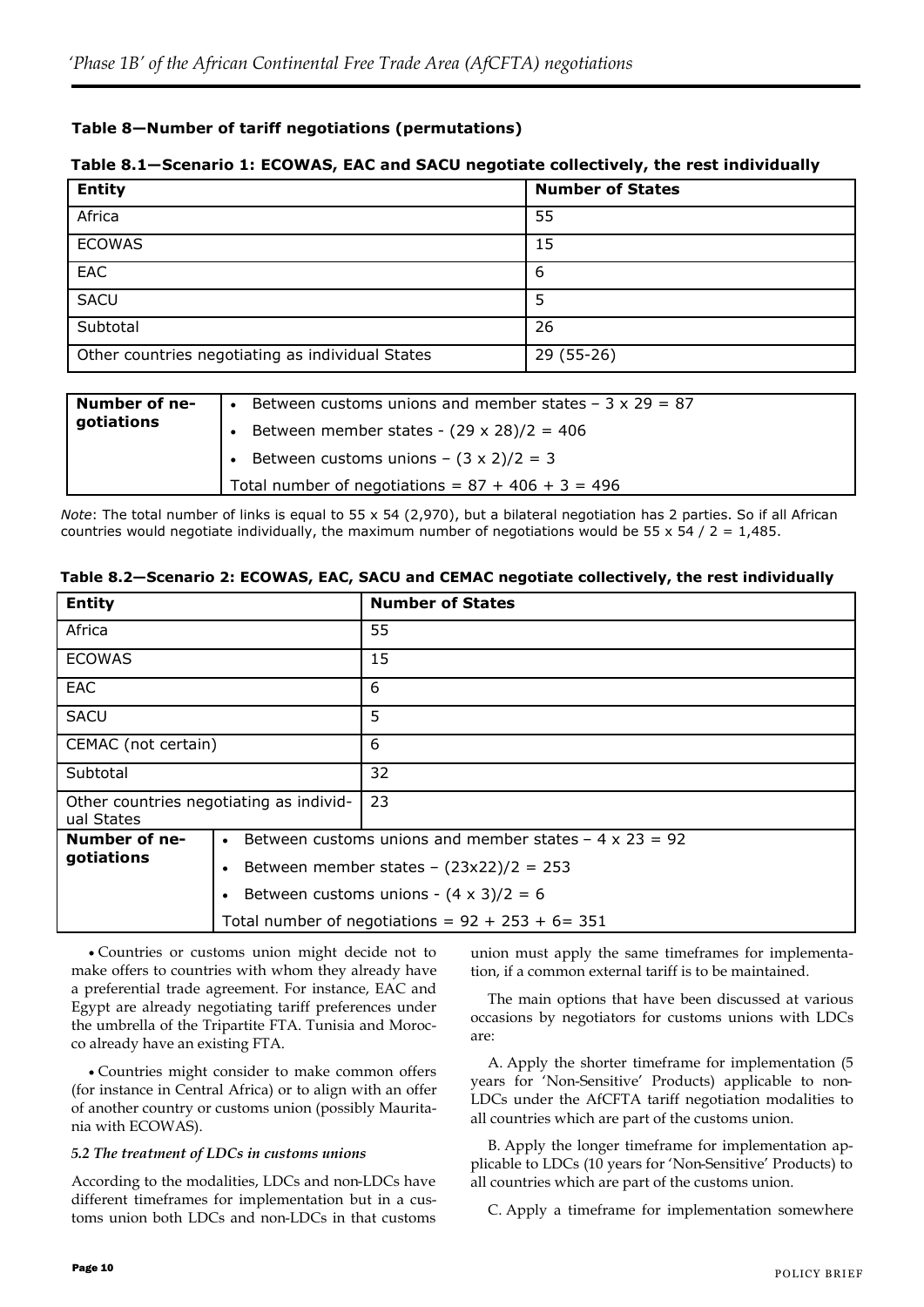between 5 and 10 years for all countries which are part of the customs union.

SACU members have indicated a preference for option A, whereas others have made suggestions along the lines of either option B or C. The EAC, which is entirely composed of LDCs except for Kenya appears to have a preference for option B. Option B also implies that non-LDCs would benefit from a longer implementation period. In the negotiations, some have argued that this would be against the modalities and asserted that only Option A would be in full conformity with the modalities – the modalities provide for minimum requirements and permit Member States to do more. The suggestion has been made that affected customs unions should establish or strengthen an internal compensation mechanism for the LDCs.

The fact remains that option A is likely to be unacceptable for several LDCs within customs unions. The 7th Meeting of AU Trade Ministers noted 'that there were divergent views on this matter and has directed the Senior Trade Officials (STO) to authorise the Negotiating Forum (NF) to find a practical solution that does not impact on the adopted Modalities.'<sup>16</sup> If there remains difficulties with the 3 options, other solutions beyond these three options could be explored. Alternatives could include:

• Interpretation of the conditions under which a customs union could be considered an LDC under the AfCFTA tariff negotiation modalities

 Allow a longer implementation period for some not all tariff lines for countries in the customs union, for tariff lines of particular interest to LDCs

 Allow for certain carve-outs that apply to LDCs within the customs union

 Allowing reciprocity in timeframes for implementation between negotiating partners

 *Interpretation of the conditions under which a customs union could be considered an LDC under the AfCFTA tariff negotiation modalities.* In this scenario, the customs un-

ion would either be considered an LDC or non-LDC based on an objective and verifiable indicator.

The most straightforward indicator would be the number of LDCs in a customs union. In a customs union where LDCs are in the majority, the entire customs union could be considered an LDC. In 2011, AU Trade Ministers introduced the concept of an LDC customs union in a proposal for a Common and Enhanced Trade Preference System, which suggested that OECD countries should extend LDC preferences to LDC customs unions.<sup>17</sup>

Within the WTO, there is a precedence for providing preferential treatment to all countries within a regional trade agreement (which includes customs unions) where the majority of members are LDCs. In the 2003 General Council Decision on the Implementation of paragraph 6 of the Doha Declaration on the TRIPS Agreement and public health, a pharmaceutical product produced or imported under a compulsory licence can be exported to all countries within an RTA where at least half of the current membership is made up of LDCs (and not only to the country to which the compulsory license applies).<sup>18</sup>

Another indicator could be the share of the extracustoms union imports by LDCs in total extra-customs unions imports (from African countries).

Let's first look at ECOWAS. Based on import figures for the years 2015-2017, ECOWAS countries imported USD 9.4 billion from other African countries, of which USD 6.2 billion was on account of regional trade (in other words, for ECOWAS, 2/3 of intra-African trade was trade within the customs union). This means that extra-ECOWAS imports from African countries amounted to USD 3.1bln. The 4 non-LDCs were responsible for USD 2bln, which left USD 1.1 bln for the LDCs in ECOWAS. Based on this data, the majority (64%) of extra-ECOWAS imports from Africa was done by non-LDCs. (See Table 9.)

This applies for Africa in general, but also for ECO-WAS imports from specific negotiating partners. For instance, only 13% of total ECOWAS imports from the EAC was by the LDCs in ECOWAS and almost half (46%) in the case for imports from Morocco. (See Table 10.)

How does the situation look like for the EAC? In the

| <b>ECOWAS Import</b><br>from                                              | <b>ECOWAS total</b> | <b>ECOWAS non LDCs</b> | <b>ECOWAS LDCs</b> | <b>Share LDCs</b> |
|---------------------------------------------------------------------------|---------------------|------------------------|--------------------|-------------------|
| <b>Africa (including</b><br><b>ECOWAS)</b>                                | 9,364,853           | 4,299,928              | 5,064,925          | 54%               |
| <b>ECOWAS</b>                                                             | 6,240,208           | 2,300,215              | 3,939,993          | 63%               |
| <b>Africa excluding</b><br><b>ECOWAS (Extra-</b><br><b>ECOWAS import)</b> | 3,124,645           | 1,999,713              | 1,124,933          | 36%               |

**Table 9 – Share of ECOWAS LDCs' extra-ECOWAS imports from Africa**

*Note*: ECOWAS non-LDCs are Cape Verde, Cote d'Ivoire, Ghana and Nigeria

*Source*: calculations based on import data from ITC TradeMap, average 2015-2017 (USD Thousands)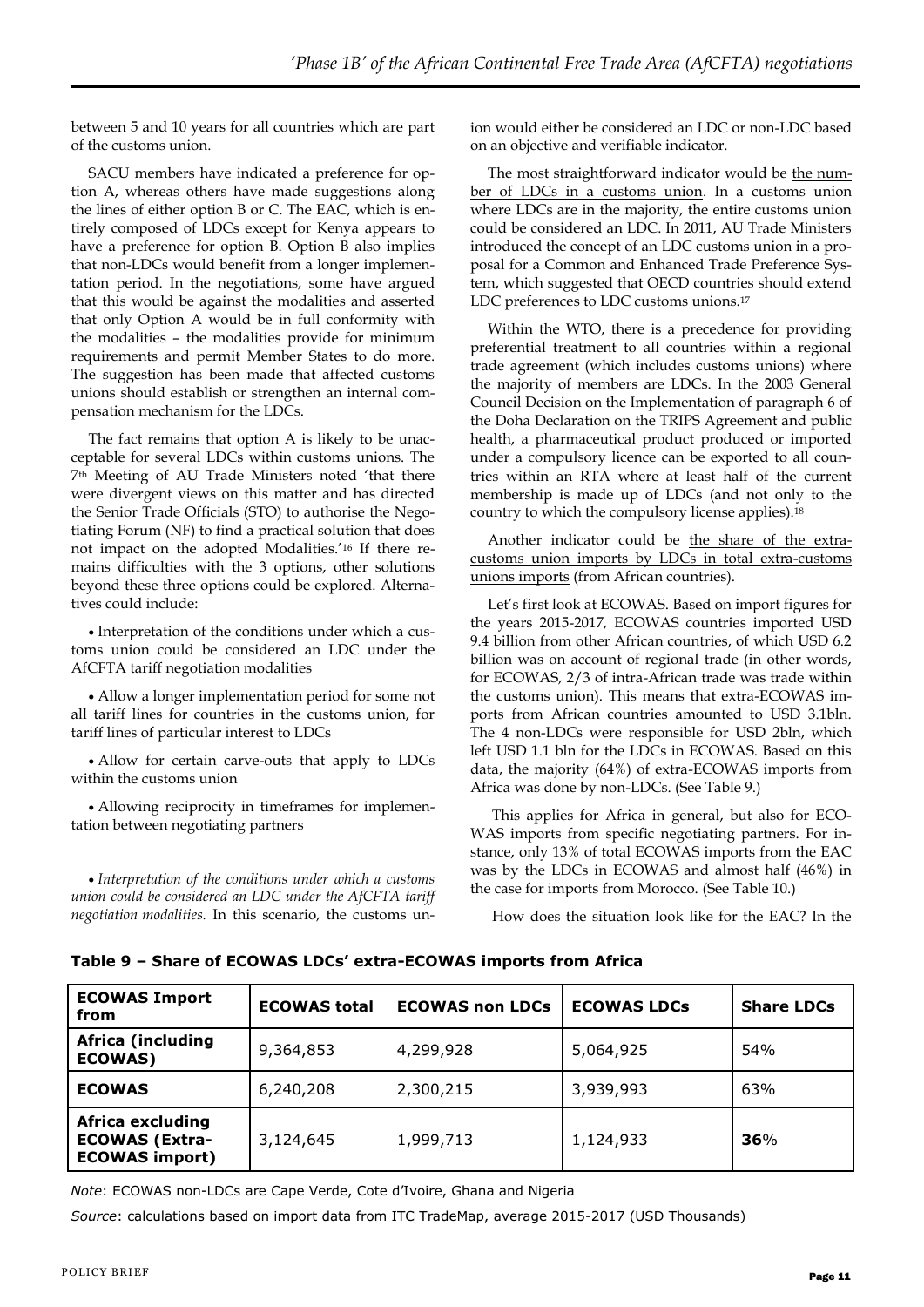| <b>ECOWAS Import</b><br>from | <b>ECOWAS total</b> | <b>ECOWAS non LDCs</b> | <b>ECOWAS LDCs</b> | <b>Share LDCs</b> |
|------------------------------|---------------------|------------------------|--------------------|-------------------|
| Morocco                      | 708,216             | 383,550                | 324,666            | 46%               |
| Egypt                        | 240,954             | 171,261                | 69,693             | 29%               |
| <b>EAC</b>                   | 47,472              | 41,334                 | 6,138              | 13%               |
| <b>SACU</b>                  | 1,393,176           | 963,937                | 429,239            | 31%               |

# **Table 10 - Share of ECOWAS LDCs' extra-ECOWAS imports from selected African countries and customs unions**

*Source*: calculations based on import data from ITC TradeMap, average 2015-2017 (USD Thousands)

|  | Table 11 - Share of EAC LDCs' extra-EAC imports from Africa |
|--|-------------------------------------------------------------|
|--|-------------------------------------------------------------|

| <b>EAC</b> imports from | <b>EAC total</b> | <b>EAC non LDC</b><br>(Kenya) | <b>EAC LDCs</b> | <b>Share LDCs</b> |  |
|-------------------------|------------------|-------------------------------|-----------------|-------------------|--|
| Africa                  | 4,690,385        | 1,614,284                     | 3,076,101       | 66%               |  |
| EAC.                    | 2,309,484        | 442,041                       | 1,867,442       | 81%               |  |
| Extra-EAC imports       | 2,380,901        | 1,172,243                     | 1,208,659       | 51%               |  |

*Source*: calculations based on import data from ITC TradeMap, average 2015-2017 (USD Thousands)

case of the EAC, the share of LDC imports from African countries in total imports from African countries (excluding EAC trade) was 51%. (See Table 11.)

 *Allow a longer implementation period for some but not all tariff lines for countries in the customs union, for tariff lines of particular interest to LDCs.* A midway solution between either the short non-LDC vs the longer LDC implementation period for all tariff lines is to allow the longer LDC implementation periods for some tariff lines. These tariff lines should be of particular interest to LDCs in the customs union. The challenge is how to objectively identify which tariff lines are 'of particular interest to LDCs' as well as achieving agreement on the number of tariff lines and/or trade involved for which the longer implementation period would apply.

 *Allow for certain carve-outs that apply to LDCs within the customs union*. LDCs could agree to a shorter transition period (i.e. 5 years for Non-Sensitive Products) provided that they receive something in return. For instance, several LDCs within ECOWAS maintain charges equivalent to import tariffs on oil imports, which should be eliminated pursuant to the AfCFTA Agreement. However, agreement could be reached for them to maintain such charges.

 *Allowing reciprocity in timeframes for implementation between negotiating partners.* For instance if ECOWAS offers a 10 year implementation period for Non-Sensitive Products, negotiating partners (e.g. SACU or Egypt) could offer the same to ECOWAS (10 years instead of 5). This option might lead to implementation issues if the other negotiation partner would continue to apply a 5 year implementation period for imports from other African origins. At the same time, it could be argued that some negotiating partners have gained some experience in the application of other preferential trade agreements, within and outside the continent.

#### *5.3 The process of negotiations*

At present, there are some aspects relating to the pro-

cess of negotiations that would need to be considered:

 To whom initial offers are made. Offers could be made with respect to

 All African countries (other than the countries belonging to the customs union, if the offer is made by a customs union)

 All African countries that have ratified the AfCFTA

 All African countries with whom there is no existing preferential agreement

 Differentiated offers by customs unions / regions or countries, depending on the sensitivities involved. For instance, sugar from a country with competitive producers might be sensitive and could be excluded from liberalization. Nonetheless, sugar could be liberalized for countries with less competitive producers, or having no or limited sugar production.

. The extent to which offers should be made public and/or timing of offers. For instance, in bilateral negotiations, the initial offers might be exchanged at (around) the same time.

 Whether tariff preferences agreed in bilateral negotiations after tabling the initial offer should be offered to all within the AfCFTA? For instance, if Kenya (EAC) requests South Africa (SACU) to move a product from the exclusion list to the non-sensitive or sensitive list (i.e. tariff will be eliminated for that product) and South Africa (SACU) would agree, could other African countries enjoy such preference? The MFN clause contained in Article 18 of the Agreement establishing the AfCFTA (see Section 4 above) suggests that this is not the case. This implies that the final tariff offer will apply between SACU and EAC, not between SACU and all other African countries, or between EAC and all other African countries.

 $\bullet$  How to measure the compliance with the modalities.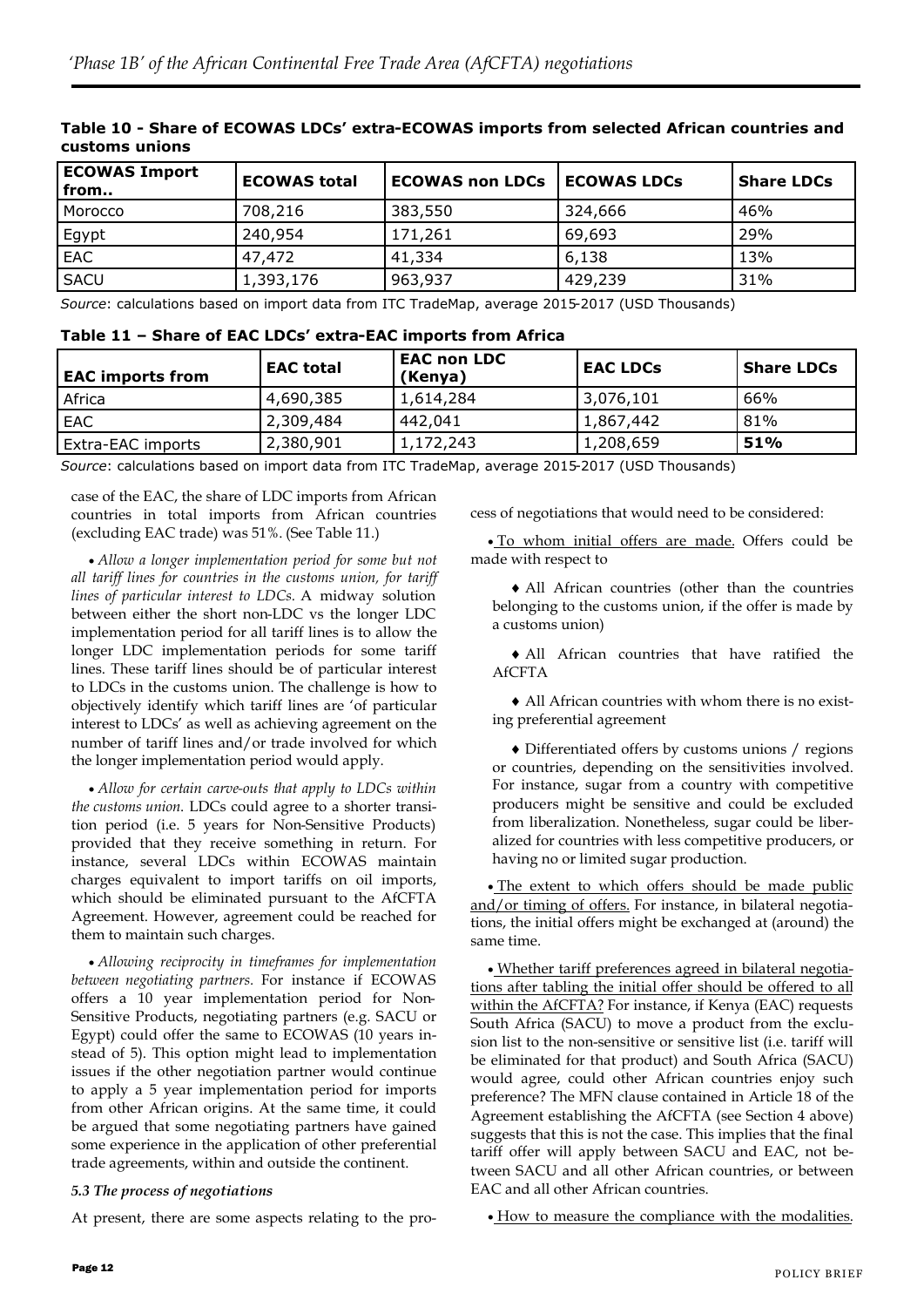The requirement is that the exclusion list (3% of tariff lines) does not represent more than 10% of total African imports. Would this be 10% of African imports in a given permutation (e.g. SACU imports from EAC in an offer by SACU to EAC, or EAC imports from non-Tripartite FTA countries in an offer by EAC to non-Tripartite FTA countries) or 10% of total African imports (i.e. the cumulative value of imports under all the agreed exclusion lists).

The second interpretation poses several challenges: First, assessing compliance would only be possible after all African countries ratified the AfCFTA and tariff schedules with all African countries have been concluded. Second, if countries or customs unions do not provide offers to all African countries, for instance, they only provide offers to countries with whom they do not have an existing FTA, there is no liberalization under AfCFTA for the other African countries. In other words, technically 100% of imports from countries under FTAs is excluded from these countries under the AfCFTA.

Therefore, it appears that compliance with the modalities would be measured on the basis of imports from the countries to whom the offers are made.

#### *5.4 A Non-Sensitive offer for imports from all African countries?*

For African countries that have concluded a limited number of preferential agreements, it appears to be burdensome to negotiate and implement more than 20 different tariff schedules. It would imply very timeconsuming and lengthy negotiations and result in tariff concessions that might be difficult to administer by customs authorities. Importers could abuse such differentiation by declaring an African country of origin that has the best tariff treatment.

One method that would lead to uniform tariff offers, while providing flexibility for tailoring tariff offers visà-vis a negotiating partner could be to break the negotiations into two steps:

As a first step, each customs union and country would submit an initial offer for Non-Sensitive Products (90% of tariff lines) that would apply to imports from all African countries. This implies that for 90% of products the tariff treatment will be the same, regardless of where a product originates in Africa.

Such offer should be automatically accepted by other countries. There is no negotiation needed on the tariff lines proposed to be Non-Sensitive.

On the yet unresolved issue of timelines for implementation for LDCs in customs unions, there could be an element of reciprocity between customs unions. For instance, if ECOWAS offers a 10 year transition period for Non-Sensitive Products, SACU could either stick with its proposed transition period for imports from all African countries (e.g. 5 years) or choose to apply a different transition period for imports from ECOWAS

(e.g. also 10 years). Allowing for reciprocity would result in differentiated offers: in this example the SACU-ECOWAS offer would differ from the SACU-non ECO-WAS offer (but only in respect of transition periods).

Technical verification by the AU Secretariat would be needed to ensure *inter alia* that the offers accurately represent the MFN tariffs as of date of entry into force of the AfCFTA for all tariff lines. The offers would be collected by the AU Secretariat which would make them public to AU Member states once (substantially) all offers are received. There would be no check on import values for compliance purposes, as this only applies to the exclusion list. Nonetheless the amount of import value covered by these 90% offers could be calculated for transparency purposes.

Various indicators could be used to guide the selection of tariff lines for Non-Sensitive Products. A selection based on tariffs only for instance could look at low MFN or preferential tariffs including

• MFN duty free / 0%

 MFN tariff is 5% or lower, or 10% in the case of agricultural products<sup>19</sup>

 Most recently available preferential tariff with any third party that is 0%

 Most recently available preferential tariff with any third party that is 5% or lower

 Duty-free tariff lines under an African FTA (should not include the customs unions).

If import data is available, there are various other indicators that could be calculated, such as

 Statutory<sup>20</sup> tariff revenue loss: identify tariff lines where tariff multiplied by imports from African countries to which the offer is made is low

 Share of intra-African imports: identify tariff lines where share of imports from African countries is lower than a certain value or the average for the country

 Revealed Comparative Advantage (RCA): identify tariff lines where the RCA with respect to the African market is > 1.

These are some illustrative examples, but other selection criteria should be used as well to identify tariff lines (not) to be placed in the Non-Sensitive product category, such as pre-existing sensitive lists, food security concerns, producer concerns etc.

As a second step, there would be bilateral negotiations, in principle on the remaining 10% of tariff lines. In other words, we would have a request/offer process in which tariff lines could be moved between the sensitive list (slated for liberalization) and the exclusion list. Removals from the exclusion list that resulted from bilateral negotiations would in principle not be extended to other African countries.

This scenario assumes that the 10% of tariff lines is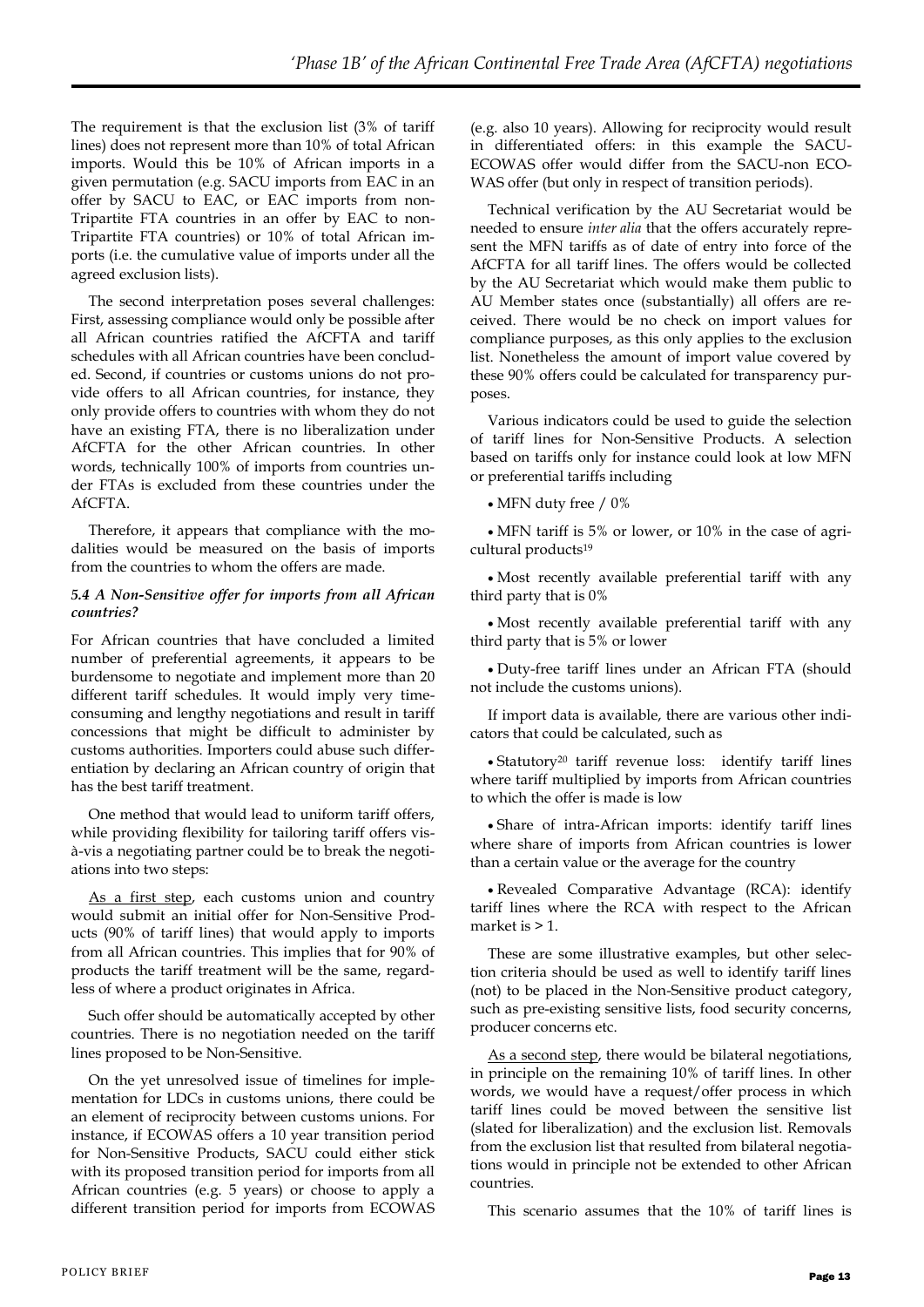enough to cater for all the sensitivities. This might not always be the case, for instance:

 ECOWAS classified apples in the non-sensitive product list and cars in the exclusion list

 SACU requests that cars are moved to the sensitive product category (i.e. liberalized)

 ECOWAS can agree on the condition that apples are moved to exclusion.

In the end, the reality is that there will be bargaining between different negotiating partners. So a step wise approach might have the potential to reduce the scope of bilateral negotiations, but it would not reduce the number of bilateral negotiations between African countries.

# **6. Conclusion**

The African Continental Free Trade Area (AfCFTA), which entered into force on 30 May 2019, represents a unique collaborative effort by African countries to bolster regional and continental economic integration, in a world marked by increasing protectionism and use of unilateral trade measures.

For its operationalization, agreement would need to be reached particularly in the following areas: (1) Rules of origin; (2) Schedules of tariff concessions on trade in goods and (3) Annexes to the Protocol on Trade in Services, including the schedules of tariff concessions on trade in services. The focus of these 'Phase 1B' negotiations are tariff negotiations.

The expected economic impacts of tariff liberalization under the AfCFTA are positive in general but there are costs and distributional impacts involved with tariff elimination. There are various legal and practical issues relating to the implementation of these modalities, including the relationship between AfCFTA and African regional trade agreements, MFN treatment, making tariff concessions an integral part of the AfCFTA Agreement and rules of origin. With respect to tariff negotiations, various issues relating to the process need to be considered, including the scope of offers, whether results from bilateral negotiations should be available/offered to all and whether the negotiations could be broken down into 2 steps – starting with a Non-Sensitive list with 90%, with future negotiations on the remaining 10% of tariff lines.

### **Endnotes:**

<sup>1</sup> AU press release, 29 April 2019. Available from [https://](https://au.int/en/pressreleases/20190429/afcfta-agreement-secures-minimum-threshold-22-ratification-sierra-leone-and) [au.int/en/pressreleases/20190429/afcfta-agreement-secures](https://au.int/en/pressreleases/20190429/afcfta-agreement-secures-minimum-threshold-22-ratification-sierra-leone-and)[minimum-threshold-22-ratification-sierra-leone-and.](https://au.int/en/pressreleases/20190429/afcfta-agreement-secures-minimum-threshold-22-ratification-sierra-leone-and)

2 Mesut Saygili, Ralf Peters, & Christian Knebel, "African Continental Free Trade Area: Challenges and Opportunities of Tariff Reductions", UNCTAD Research Paper No. 15 (February 2018).

3 Simon Mevel & Stephen Karingi, "Deepening Regional Integration in Africa: A Computable General Equilibrium Assessment of the Establishment of the Continental Free Trade Area followed by a Continental Customs Union" (2012).

<sup>4</sup>Pinelopi K. Goldberg and Nina Pavcnik, "Trade, Inequality, and Poverty: What Do We Know? Evidence from Recent Trade Liberalization Episodes in Developing Countries", NBER Working Paper No. 10593 (June 2004).

#### <sup>5</sup>[https://en.wikiquote.org/wiki/John\\_Maynard\\_Keynes](https://en.wikiquote.org/wiki/John_Maynard_Keynes)

<sup>6</sup>TI/CFTA/AMOT/3/TIG/MOD/FINAL, Annex IV - 'Modalities for Continental Free Trade Area on Tariff Negotiations', version 21 September 2017.

<sup>7</sup>Djibouti, Ethiopia, Madagascar, Malawi, Sudan, Zambia, and Zimbabwe

<sup>8</sup>AU/TI/AfCFTA/NF/14/FINAL/REPORT, Final Report of the Fourteenth Meeting of the African Continental Free Trade Area Negotiating Forum (AfCFTA-NF).

<sup>9</sup>Even through the agreement(s) resulting from the AfCFTA tariff negotiations would comply with Article XXIV GATT, it would be advisable to notify the AfCFTA under the Enabling Clause. This issue is not dealt with as it falls outside the scope of this paper.

<sup>10</sup>The text of the Abuja Treaty can be retrieved at [https://www.wipo.int/edocs/lexdocs/treaties/en/aec/trt\\_aec.](https://www.wipo.int/edocs/lexdocs/treaties/en/aec/trt_aec.pdf) [pdf.](https://www.wipo.int/edocs/lexdocs/treaties/en/aec/trt_aec.pdf)

<sup>11</sup>Report of the meeting of African Union Ministers of Trade (24 May 2016), Annex III, 'Definitions for the Continental Free Trade Area (CFTA) Negotiations Guiding Principles'.

<sup>12</sup>If the MFN clause would apply, Egypt and Tunisia should already have 100% duty free for imports from all African countries.

<sup>13</sup>African Union, "Key Decisions of the 32nd Ordinary Session of the Assembly of the African Union", Press release, 12 February 2019. Available from

[https://au.int/en/pressreleases/20190212/key-decisions-32nd](https://au.int/en/pressreleases/20190212/key-decisions-32nd-ordinary-session-assembly-african-union-january-2019)[ordinary-session-assembly-african-union-january-2019.](https://au.int/en/pressreleases/20190212/key-decisions-32nd-ordinary-session-assembly-african-union-january-2019)

<sup>14</sup>African Union, "Key Decisions of the 32nd Ordinary Session of the Assembly of the African Union", Press release, 12 February 2019. Available from

[https://au.int/en/pressreleases/20190212/key-decisions-32nd](https://au.int/en/pressreleases/20190212/key-decisions-32nd-ordinary-session-assembly-african-union-january-2019)[ordinary-session-assembly-african-union-january-2019.](https://au.int/en/pressreleases/20190212/key-decisions-32nd-ordinary-session-assembly-african-union-january-2019)

<sup>15</sup>TI/CFTA/AMOT/3/TIG/MOD/FINAL, Annex IV - 'Modalities for Continental Free Trade Area on Tariff Negotiations', version 21 September 2017.

<sup>16</sup> Report of the Seventh Meeting of African Union Ministers of Trade, December 2018, AU document TI/AfCFTA/AMOT/7/FINAL/REPORT.

17 Proposal For A Common And Enhanced Trade Preference System For Least Developed Countries (LDCs) And Low Income Countries (LICs), 7th Ordinary Session of AU Conference Of Ministers Of Trade, 29 November – 3 December, 2011, Accra, Ghana, AU document AU/MIN/TD/11 (VII). Available from [https://au.int/sites/default/files/newsevents/workingdocume](https://au.int/sites/default/files/newsevents/workingdocuments/26498-wd-ti6204_e_original_td11.doc) [nts/26498-wd-ti6204\\_e\\_original\\_td11.doc](https://au.int/sites/default/files/newsevents/workingdocuments/26498-wd-ti6204_e_original_td11.doc)

<sup>18</sup>WTO document WT/L/540 and Corr.1. Available from

[https://www.wto.org/english/tratop\\_e/trips\\_e/implem\\_para6](https://www.wto.org/english/tratop_e/trips_e/implem_para6_e.htm) [\\_e.htm.](https://www.wto.org/english/tratop_e/trips_e/implem_para6_e.htm)